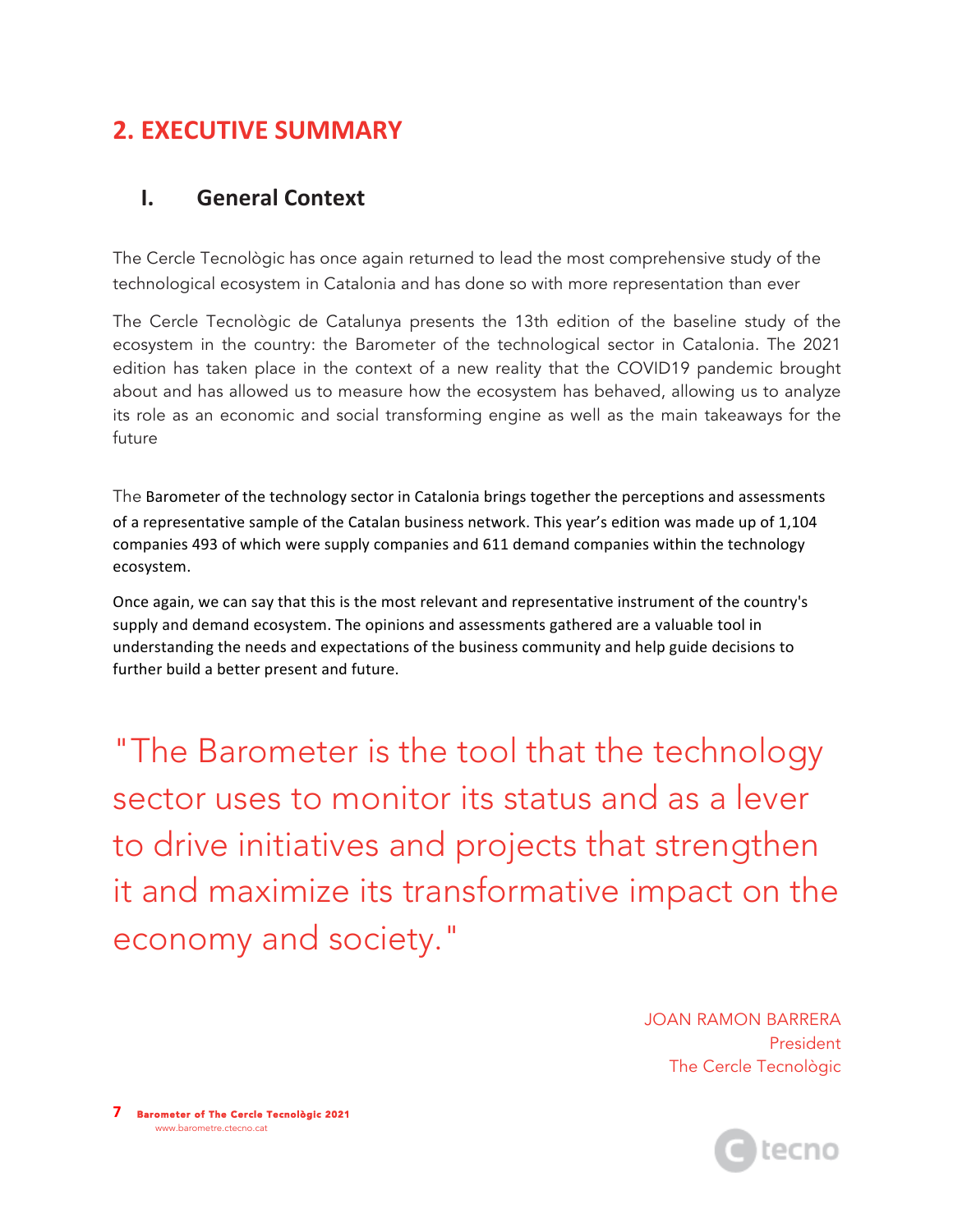### **II.** Technological ecosystem as an economic and social engine

The technological ecosystem continues to grow and gain economic and social importance.

Once again, it is important to note that all the available indicators show us a technological ecosystem with an increasingly fundamental position in the country's economy.

"The ICT sector is strengthening its presence as a clear generator of opportunities. Not only in terms of employment and business creation but also as a driving force for the social change we are experiencing in this new digital revolution."

JORDI PUIGNERÓ Vice president and Minister of Digital and Territorial Policies Government of the Generalitat de Catalunya

The latest published data shows that the sector has been able to create new companies, reaching 16,711 companies in 2020. The trend of recent years allows us to project that this year, 2021, more than 17,000 ICT companies in Catalonia will be created.

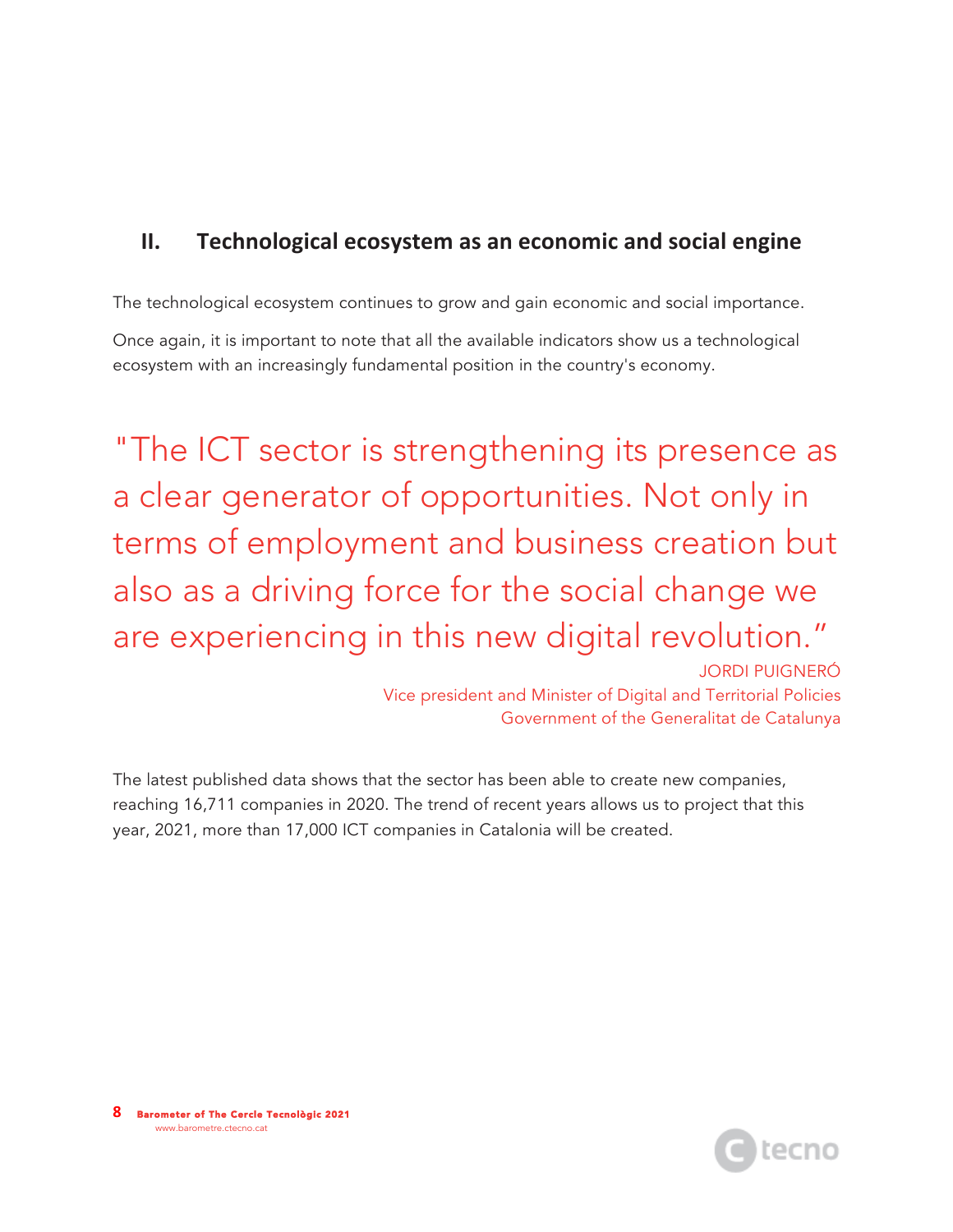Evolution of the number of ICT companies in Catalonia



With regard to the evolution of the number of employees, in 2020 there were 16,771 workers, continuing the trend of constant growth of recent years. However, the most recent information available, corresponding to the Labor Force Survey (LFS) for the third quarter of 2021, shows that there are 114,000 employees in the ICT sector in Catalonia. This figure, lower than the previous year, may reflect a step back, after the growth caused by the pandemic and not a change in the upward trend of recent years.



Evolution of the number of workers in ICT in Catalonia

**9** Barometer of The Cercle Tecnològic 2021 www.barometre.ctecno.cat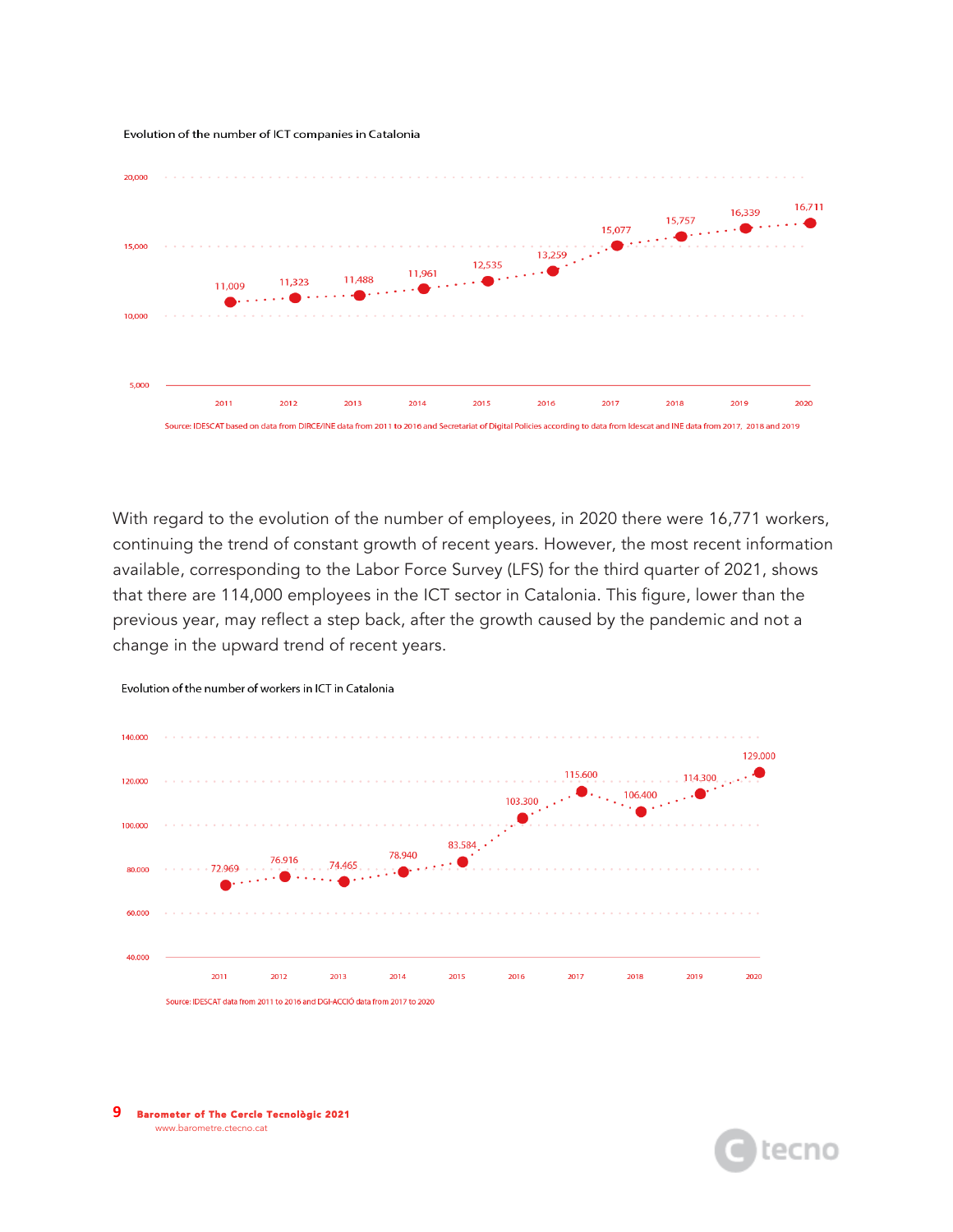The sector had a total revenue of 20,387.8 billion euros in 2019, following the upward trend of recent years allows us to project that the sector's revenue is currently around 23 billion euros and makes up an increasingly important weight in the country's GDP.



Revenue of ICT companies in Catalonia

One of the most interesting pieces of knowledge we get with the barometer refers to the business climate. On the one hand, it allows us to contrast and assess the sector's business results, and on the other hand, it allows us to make predictions about its immediate future.

Barometer data confirm that expectations for 2019 have been met, and even with the brutal impact of the pandemic, companies in the sector have performed much better than the vast majority of sectors. 65.10% of Catalan ICT companies have closed the year 2020 equal to or better than the previous year while 24.3% of companies have done so with revenue growth of more than 5%.

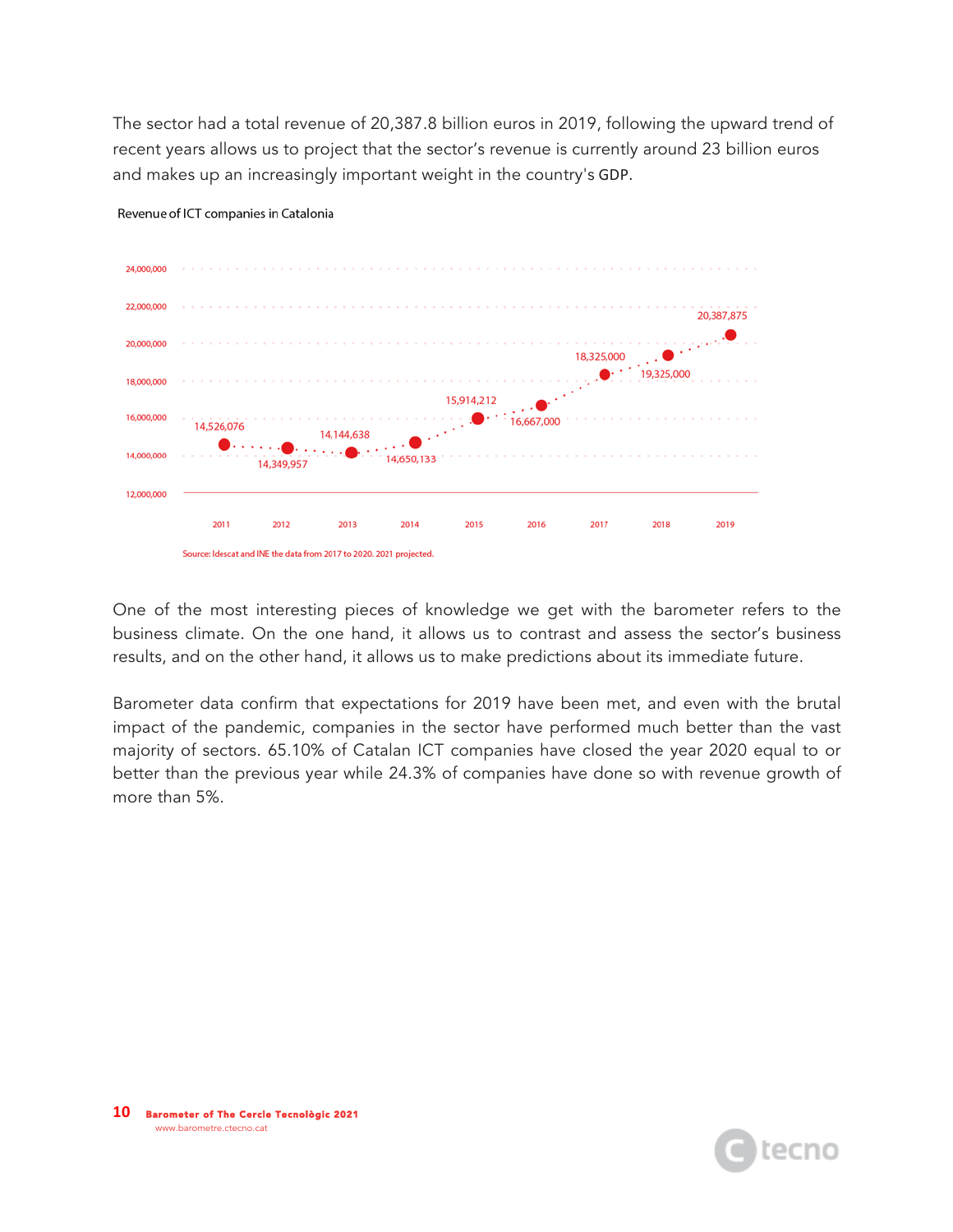How was the annual revenue of the company where you work? for the year 2020 compared to 2019:



## **III.** Technological ecosystem as a transforming element

The technological ecosystem is becoming the transforming element that helps the rest of the country's business sectors meet the challenges of a new and complex reality.

ICTs are undoubtedly a key element, bringing competitiveness and resilience to the country's business network. More and more, companies in all industries are deciding to set up an internal ICT department. These departments were created in the beginning to respond to specific technological needs, but increasingly their function is linked to the objectives and strategic decisions of the company.

The data obtained in this edition of the Barometer allows us to show once again the differences in the forecast of revenue depending on whether or not companies have an ICT department. Those who do have this department, show significantly more favorable forecasts than those who do not.

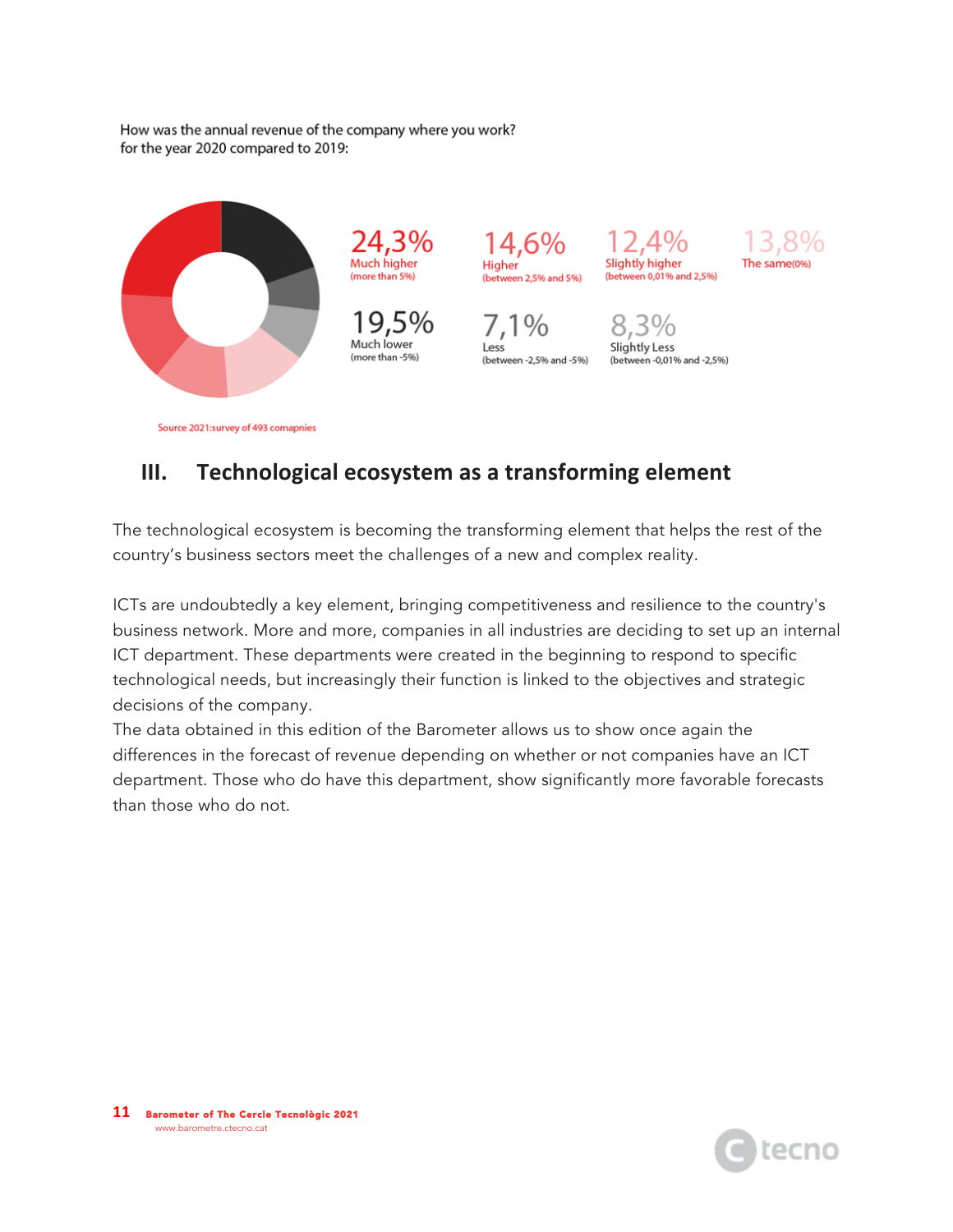How was the annual revenue of the company where you work? for the year 2020 compared to 2019:



How was the closing of the annual revenue of the company where you work for the year 2020 with respect to the year 2019:



**12** Barometer of The Cercle Tecnològic 2021 www.barometre.ctecno.cat

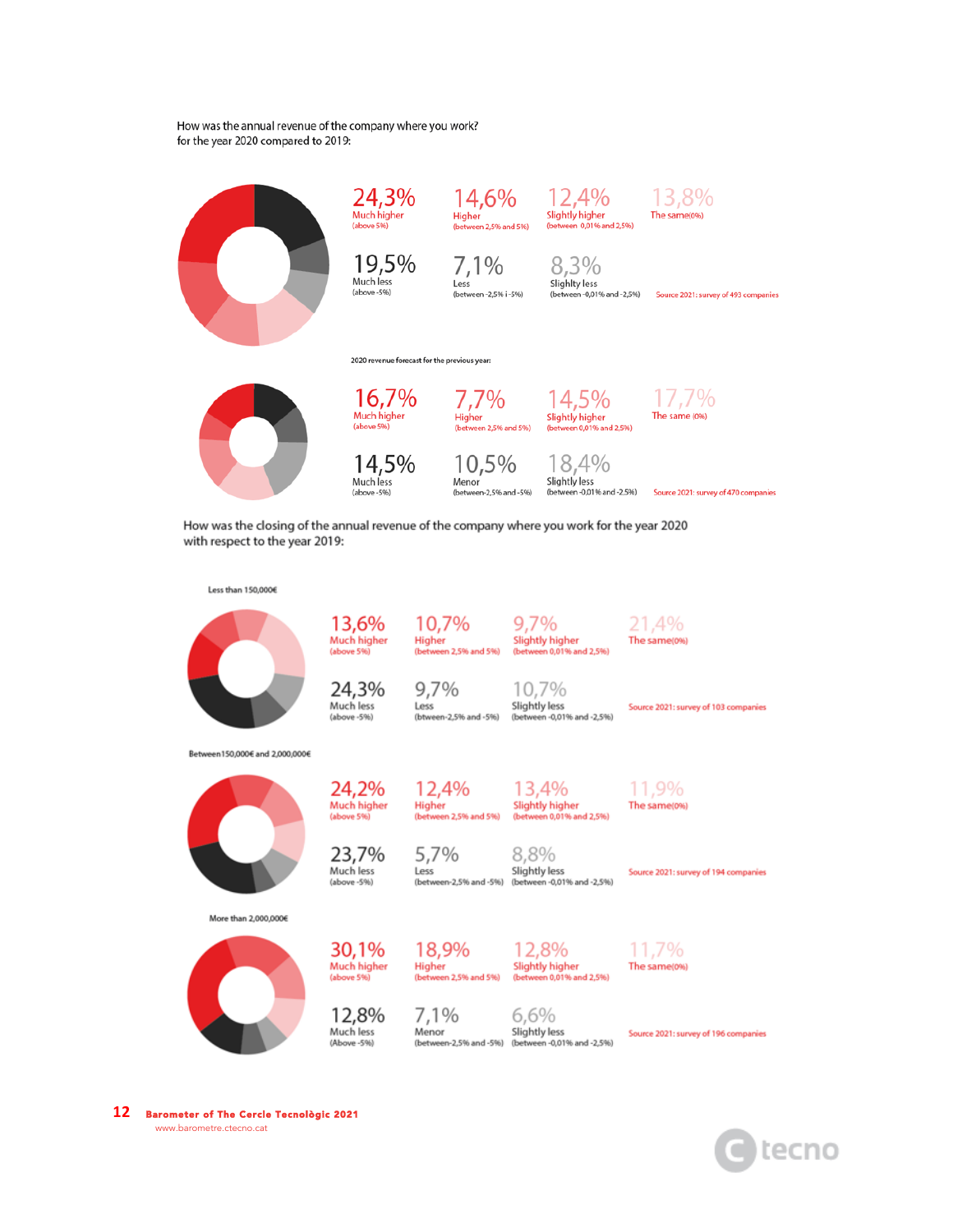"It has become clear to everyone that digitalization can help us transform our organizations, from large public admiration to small businesses. The technology sector is up to it."

> LAIA BONET Third Deputy Mayor of the 2030 agenda and digital transition Ajuntament de Barcelona

"The ICT sector is a leading, innovative, futureoriented sector and its performance during the pandemic was extraordinary"

> MANEL BRUFAU Indra Director-General of Catalonia

"It has been fundamental; the ICT sector has held our society together."

> ANDREU VILAMITJANA Director General CISCO Spain

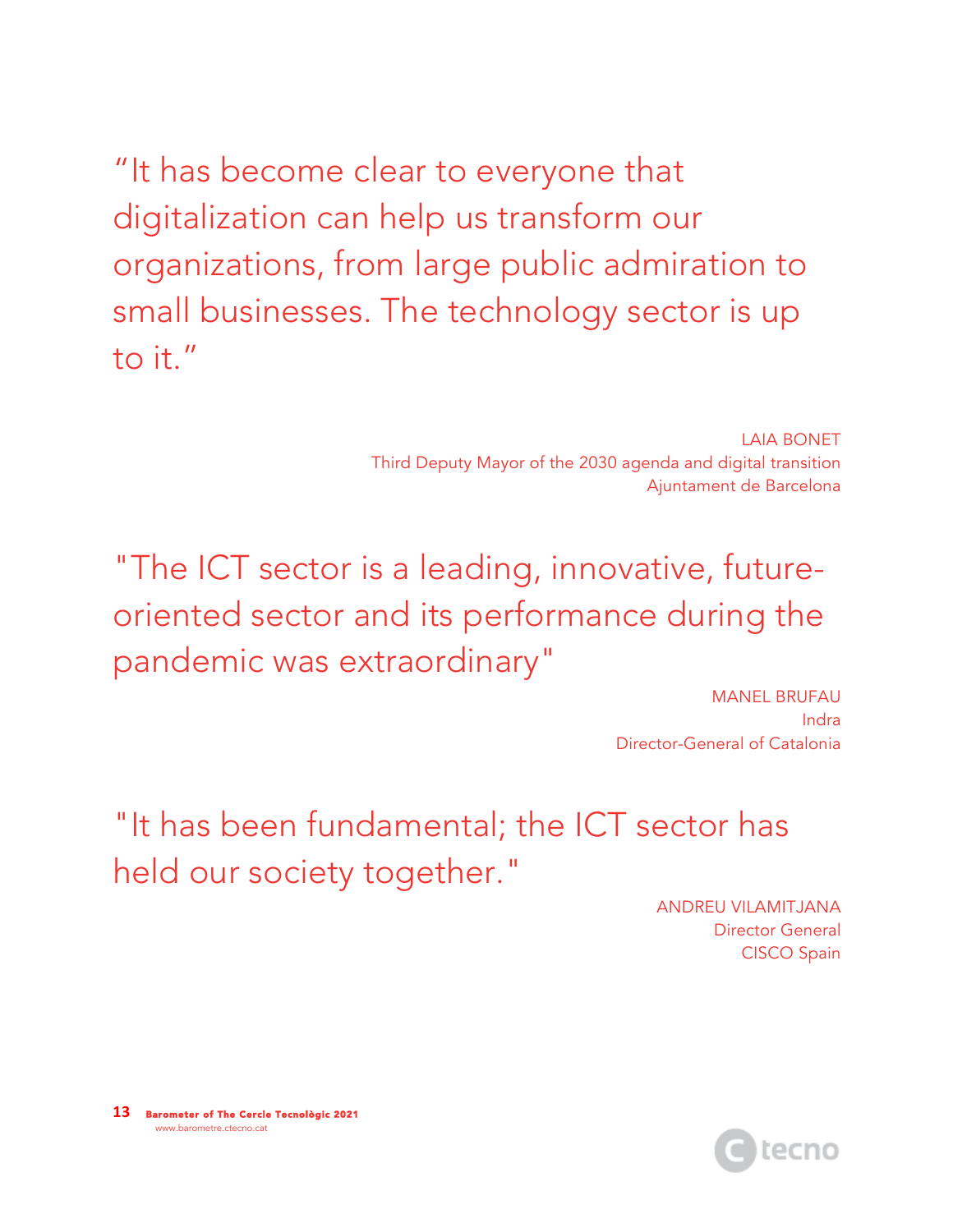"Technology has been a facilitator or accelerator of issues that needed to be transformed or updated."

> OSMAR POLO Director General T-Systems Iberia

Although the data and opinions collected are strong concerning the positive and transformative impact of the ICT sector, the assessment of demand of the business network in relation to its degree of satisfaction in this regard does not fully reflect this reality.



Do you think that the Catalan technology sector is fully competitive and meets the needs of demand? Use the scale from 0 to 10 - where 0 is "Totally Negative" and 10 is "Totally Positive".

**14** Barometer of The Cercle Tecnològic 2021 www.barometre.ctecno.cat

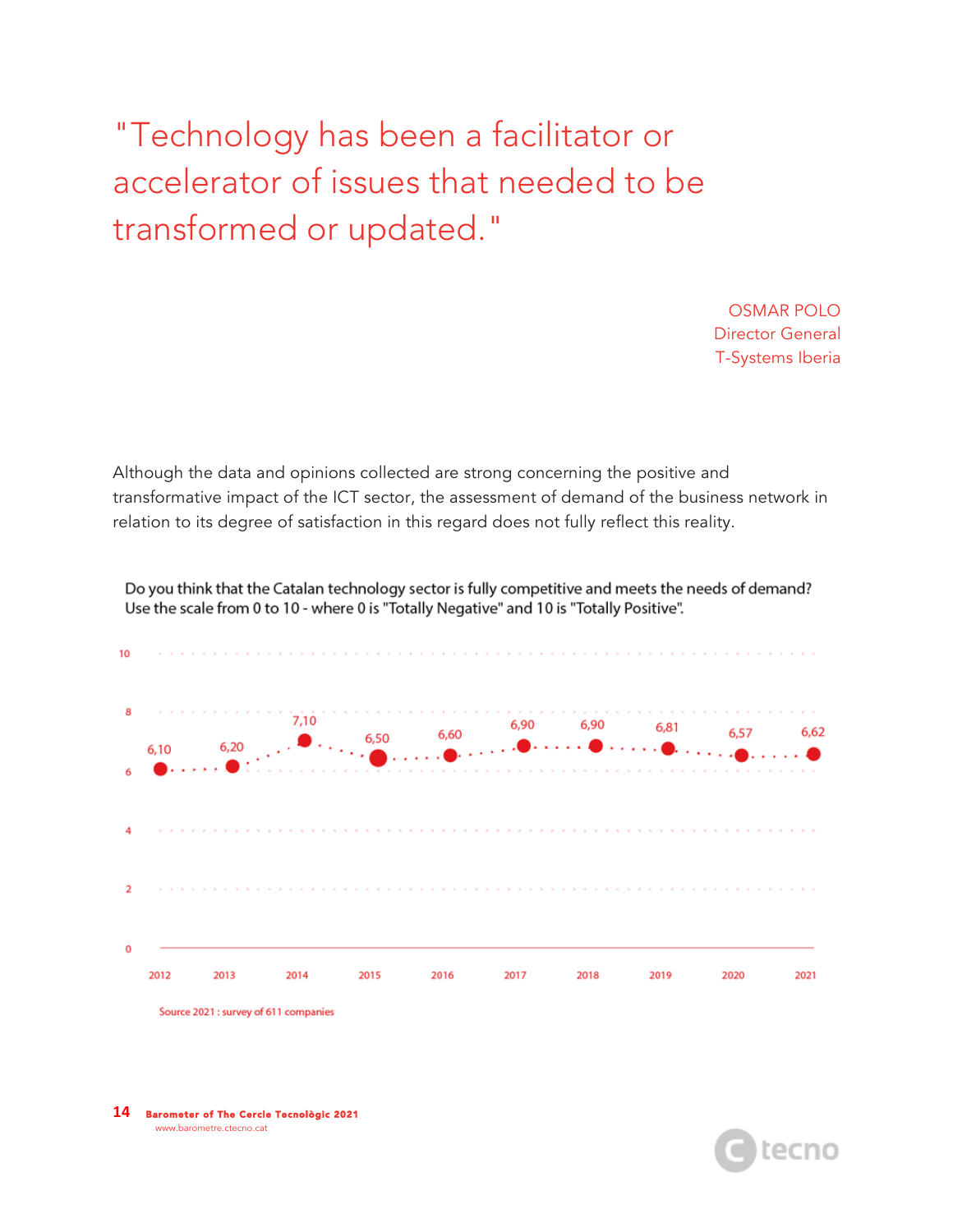It is, therefore, necessary to promote actions that make visible and tangible the transversal and transformative power of technology for all sectors. Only then will we be able to unleash the full potential of the ecosystem.

### The Urgency to strengthen the ecosystem

The Cercle Tecnològic understands the challenges we face and offers itself as a relevant actor to work alongside all actors on the path to a fairer, more sustainable, and more prosperous future.

The Catalan ICT business network is valued at 6.61 points out of 10, maintaining the levels achieved in recent years. Again, this year, it is universally accepted the value and the need to promote structural improvements that make it possible to make a qualitative leap through the sector.